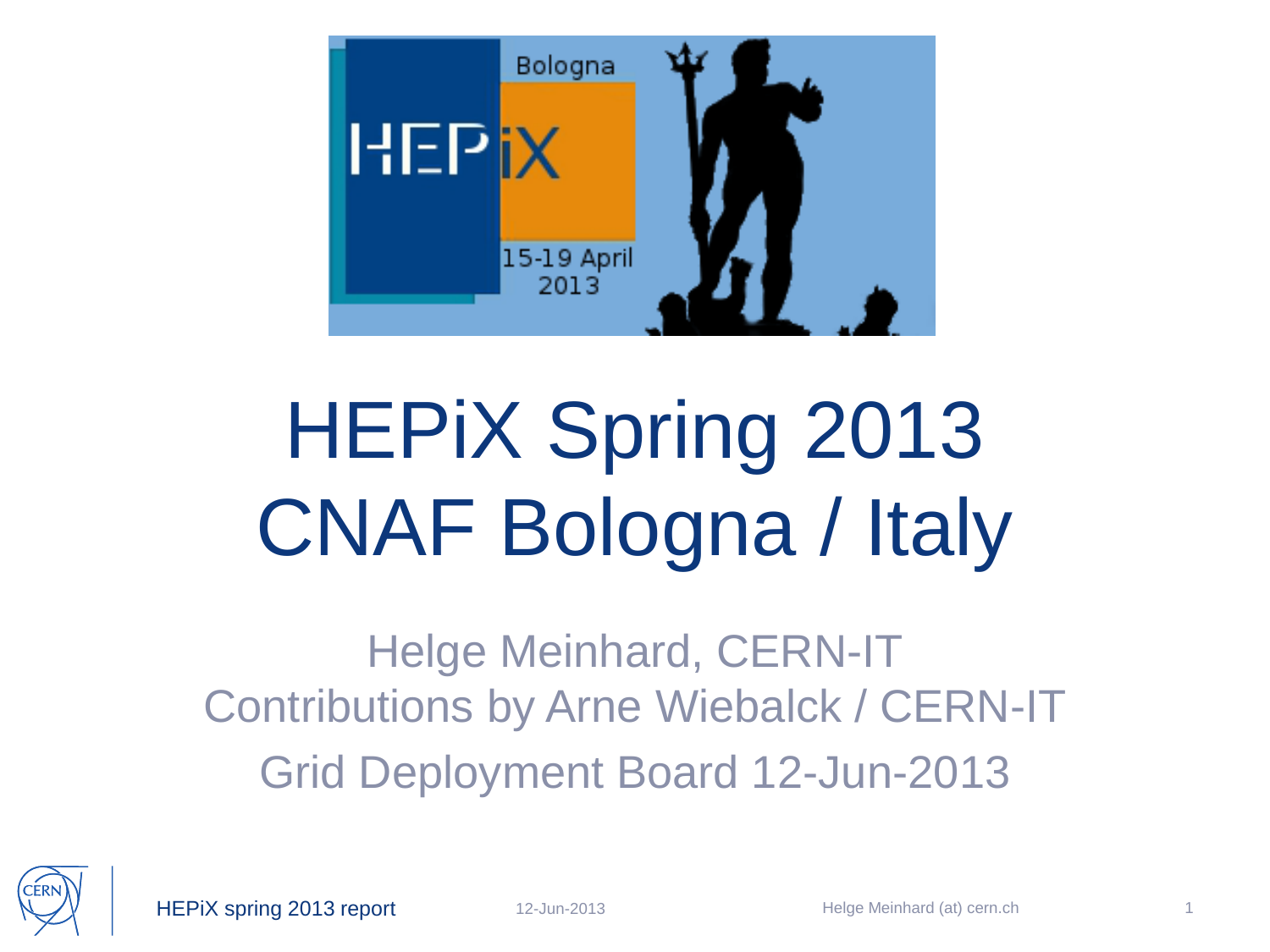# HEPiX – www.hepix.org

- Global organisation of service managers and support staff providing computing services for HEP community
- WLCG Tier-0, Tier-1s, some Tier-2s regularly attend
	- More sites very welcome subscribe to hepix-users
	- Workshops of one week twice per year
	- Exchange of experience, reports on recent work, work in progress, future plans
		- Usually no showing-off

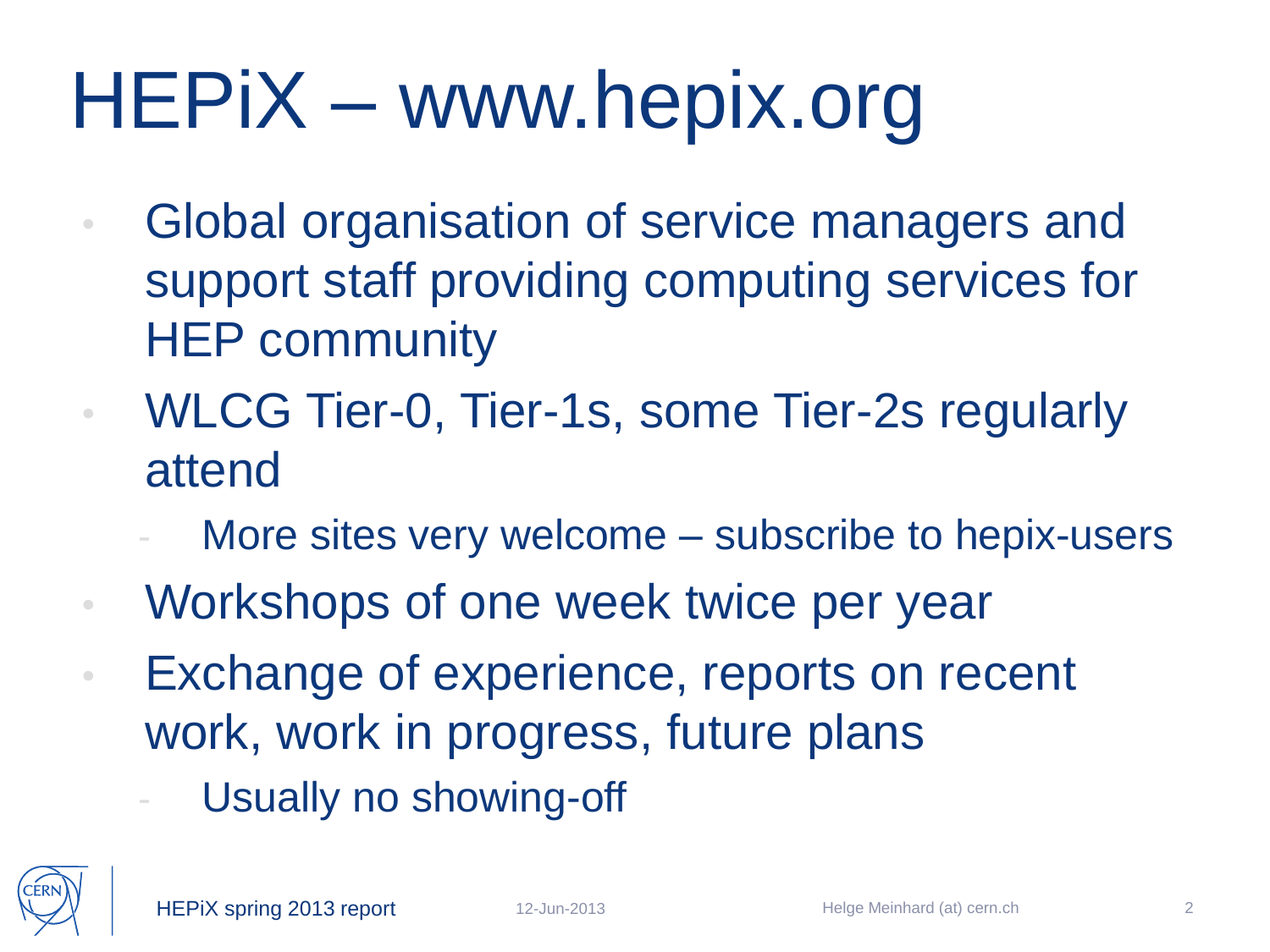# HEPiX Spring 2013

- April 15 19 at CNAF, INFN, Bologna (IT)
	- Very well organised, rich programme
	- Coincided with 50<sup>th</sup> anniversary of CNAF
- 83 registered participants
	- Europe: 69, North America: 8, Asia: 5, Australia: 1
	- Administrative hurdles and illnesses prevented even better participation
- 70 presentations from 40 institutes
	- 3 BoF sessions (OpenAFS/IPv6, CMDBuild, Energy efficiency)
	- Many discussions after talks and off-line
- Programme and complete slides: <http://indico.cern.ch/event/hepix-spring2013>

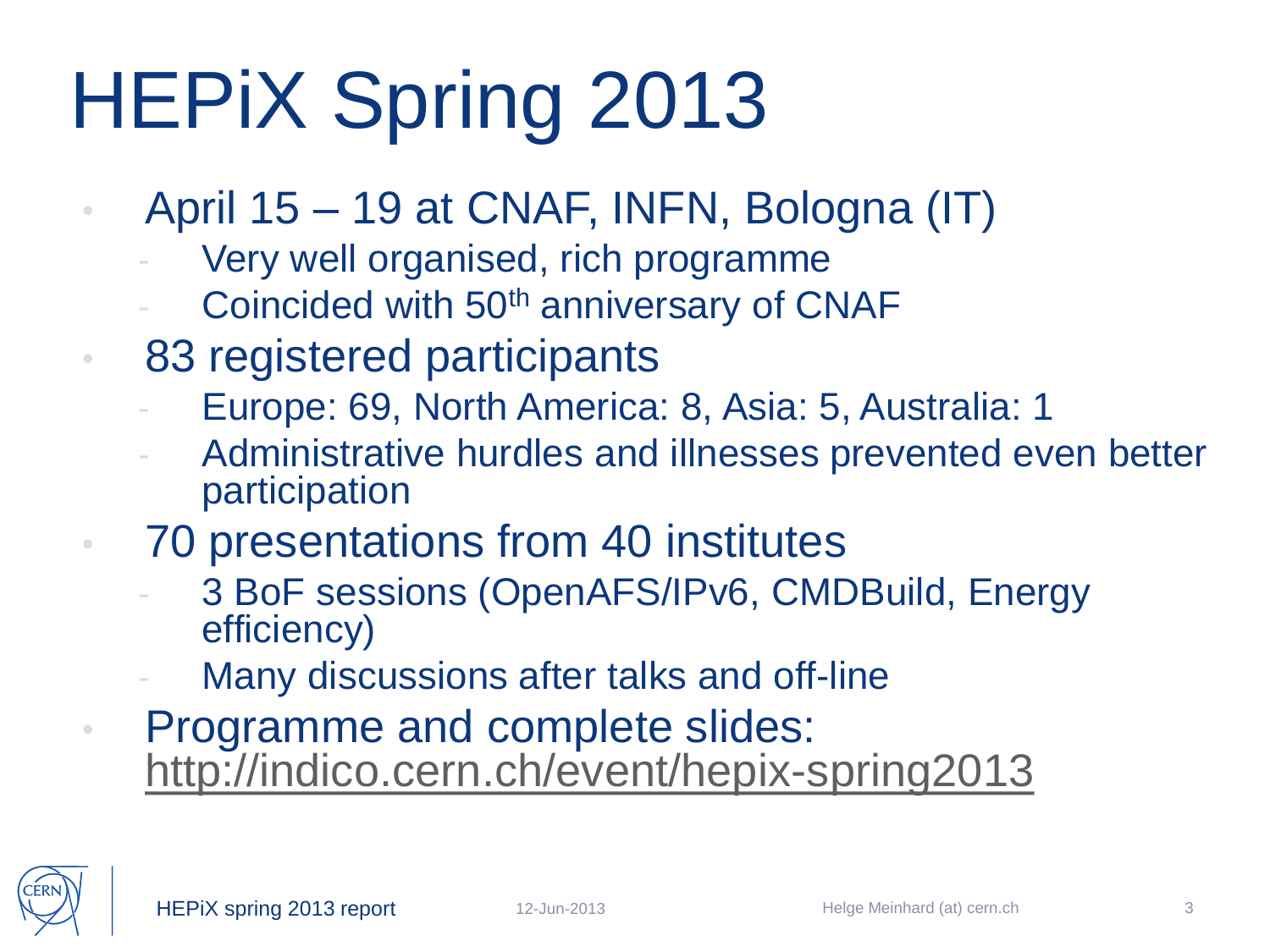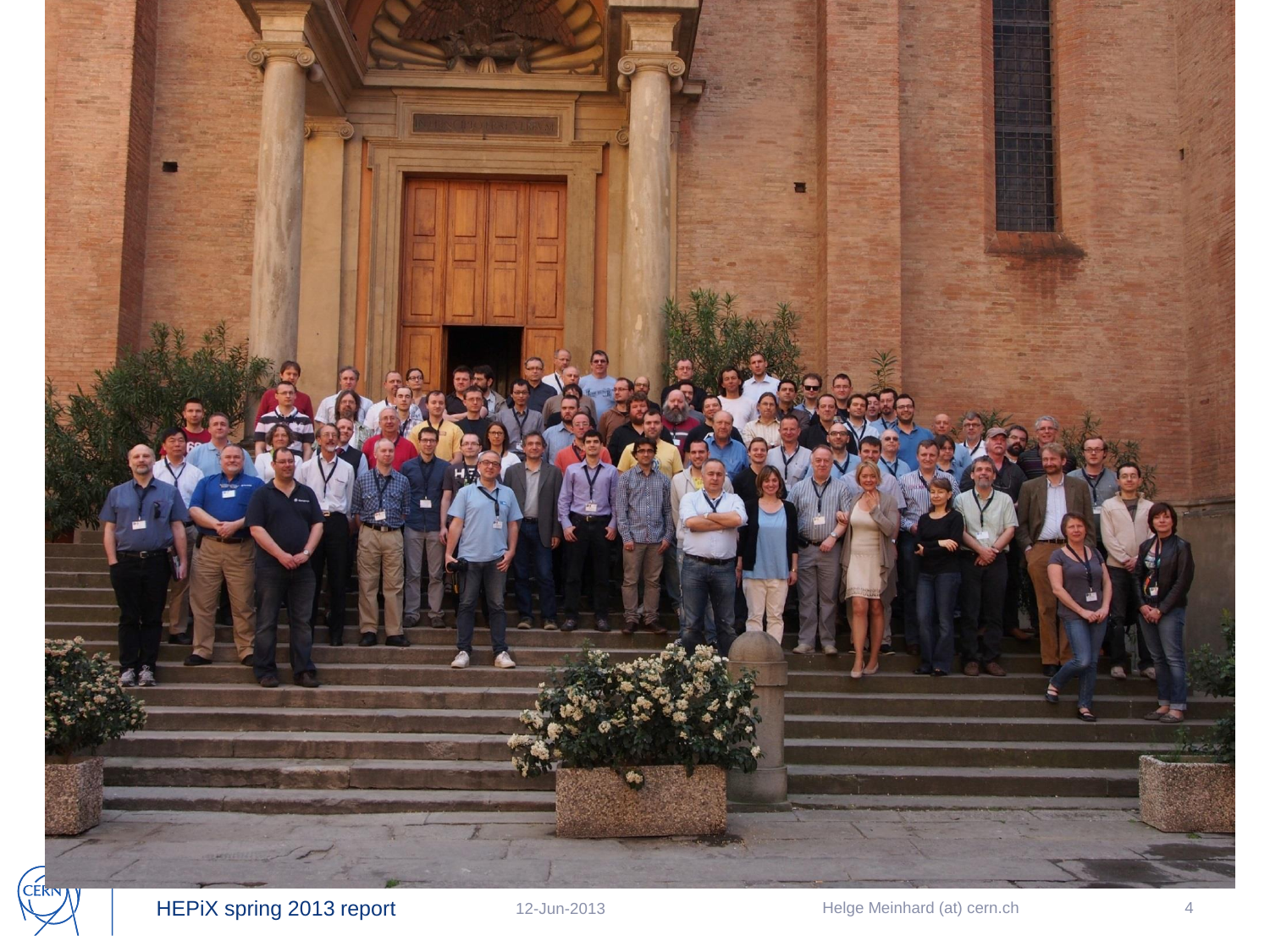#### Tracks and Trends

- Computing (5 talks); networking and security (7 talks); IT infrastructure (21 talks); grids, clouds, virtualisation (5 talks); storage and file systems (10 talks); 17 site reports
- Batch system reviews everywhere
	- Univa GridEngine seems to take the lead
	- WNs with HT
- Broad use of cloud services & virtualisation
	- Private clouds almost everywhere (mostly Openstack)
	- Idle VM detection (FNAL), EC2 spot pricing (BNL)
- Puppet taking the lead for configuration management
	- But: no monoculture expected
- Interest in Ceph for VM storage
	- At an early stage everywhere
- Federations: identity, federated clouds etc.
- Long-term data preservation
- Non-x86 platforms

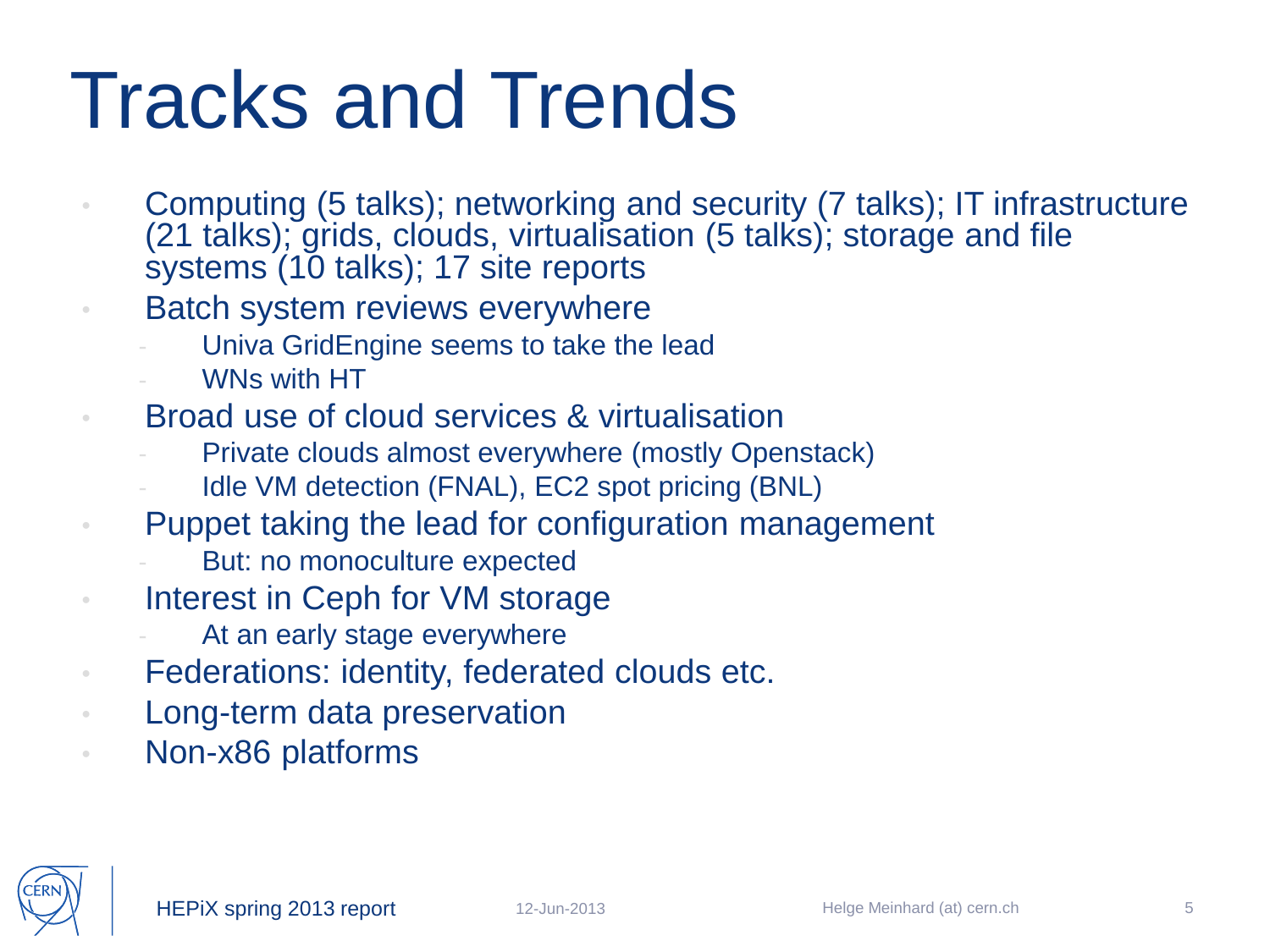# HEPiX Working Groups (1)

• IPv6

- IPv4 address shortage becoming a serious issue soon (including at CERN!)
- Support for IPv6-only worker nodes needed by 2014 (or soon after)
- Distributed testbed has been set up, more and more sites joining, constant testing (file transfer)
- All LHC experiments participate in WG as well
	- Tools & Software Survey, "problematic" applications identified
		- All batch schedulers, OpenAFS, ActiveMQ, ...
	- Base platform for testing is SL5
	- 2013 goals: increase participation, agree on dual-stack services, test them

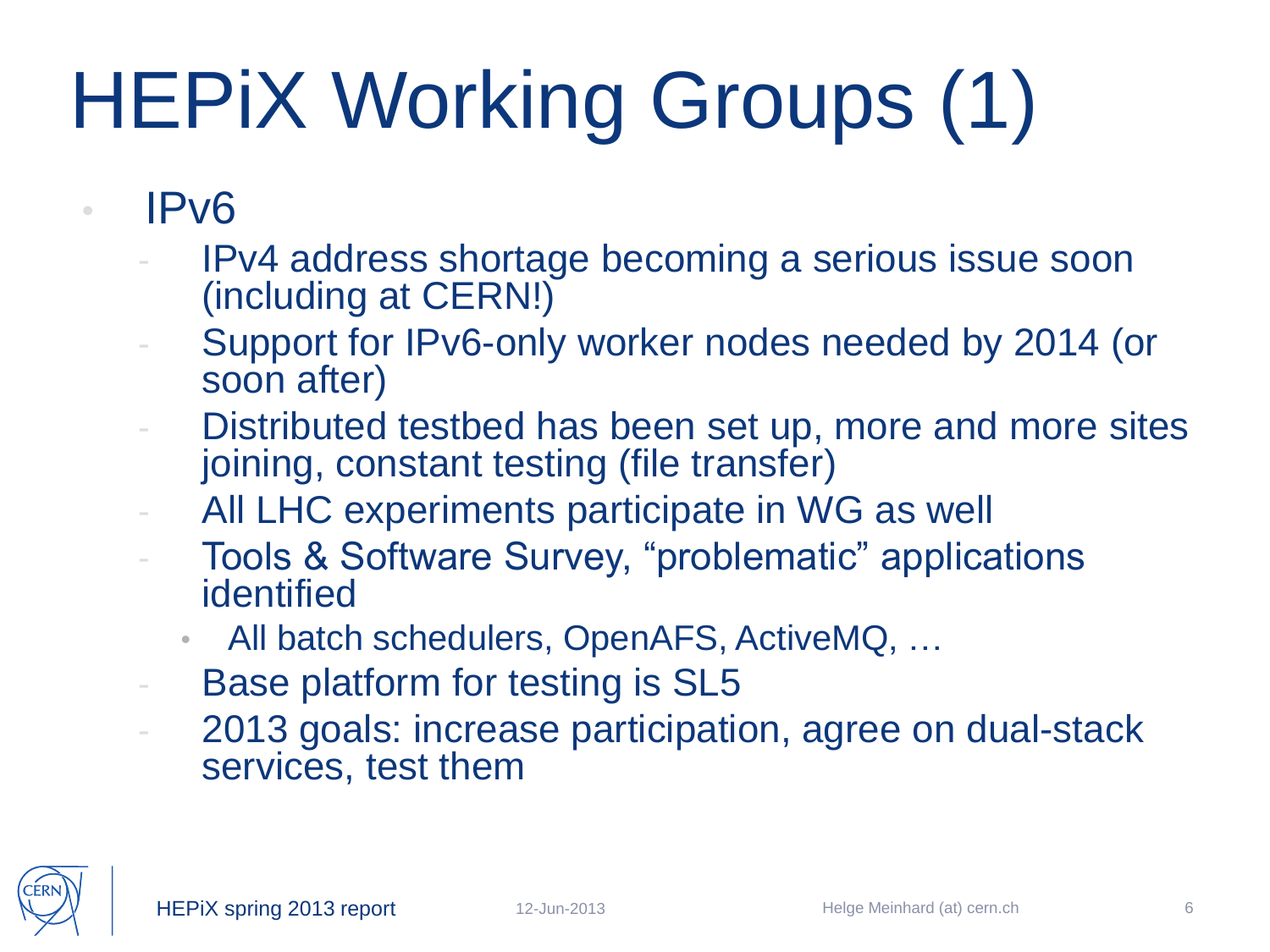# HEPiX Working Groups (2)

- **Storage** 
	- WG terminated
	- Summary report at next meeting in autumn
- Benchmarking
	- No new SPEC benchmark
	- Starting to re-evaluate (dis-)agreement between applications and benchmark (used for purchases)
	- Configuration Management
		- New WG led by Ben Jones (CERN) and Yves Kemp (DESY)
- Batch schedulers
	- Not a formal working group, but rather a collection of material on the Web

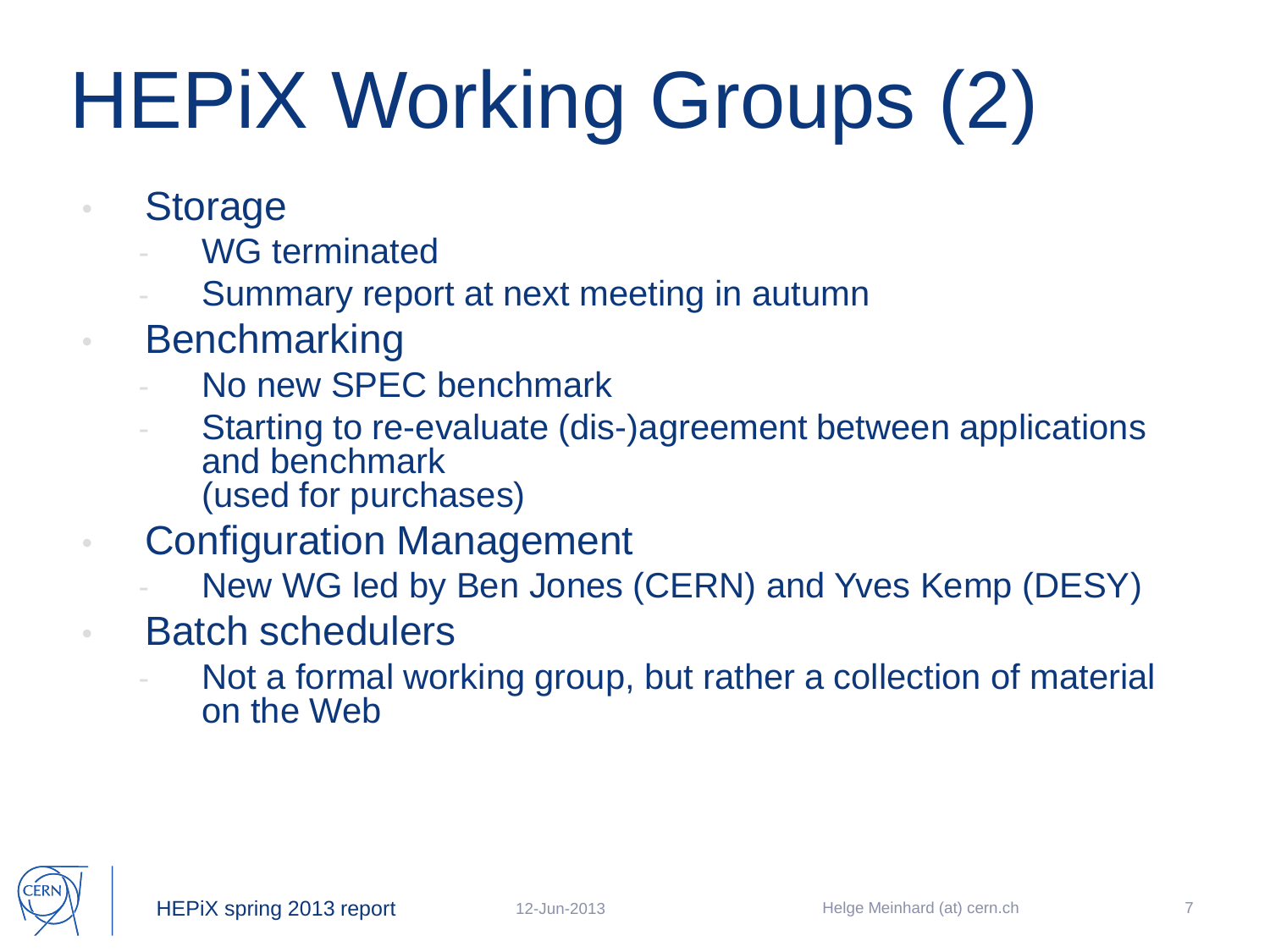## OpenAFS/IPv6 BoF Session

- Many sites regard AFS as one of their core services, value its robustness and plan to continue using it in the future
- Various options to deal with the IPv6 situation were discussed, but the lack of IPv6 support is not regarded as a burning issue (at least right now)
- The need to gather more information was identified (use cases, traffic maps, prices for an implementation, …) to take an informed decision (before or at next HEPiX)
	- Peter van der Reest (DESY) and Arne Wiebalck (CERN) to follow up

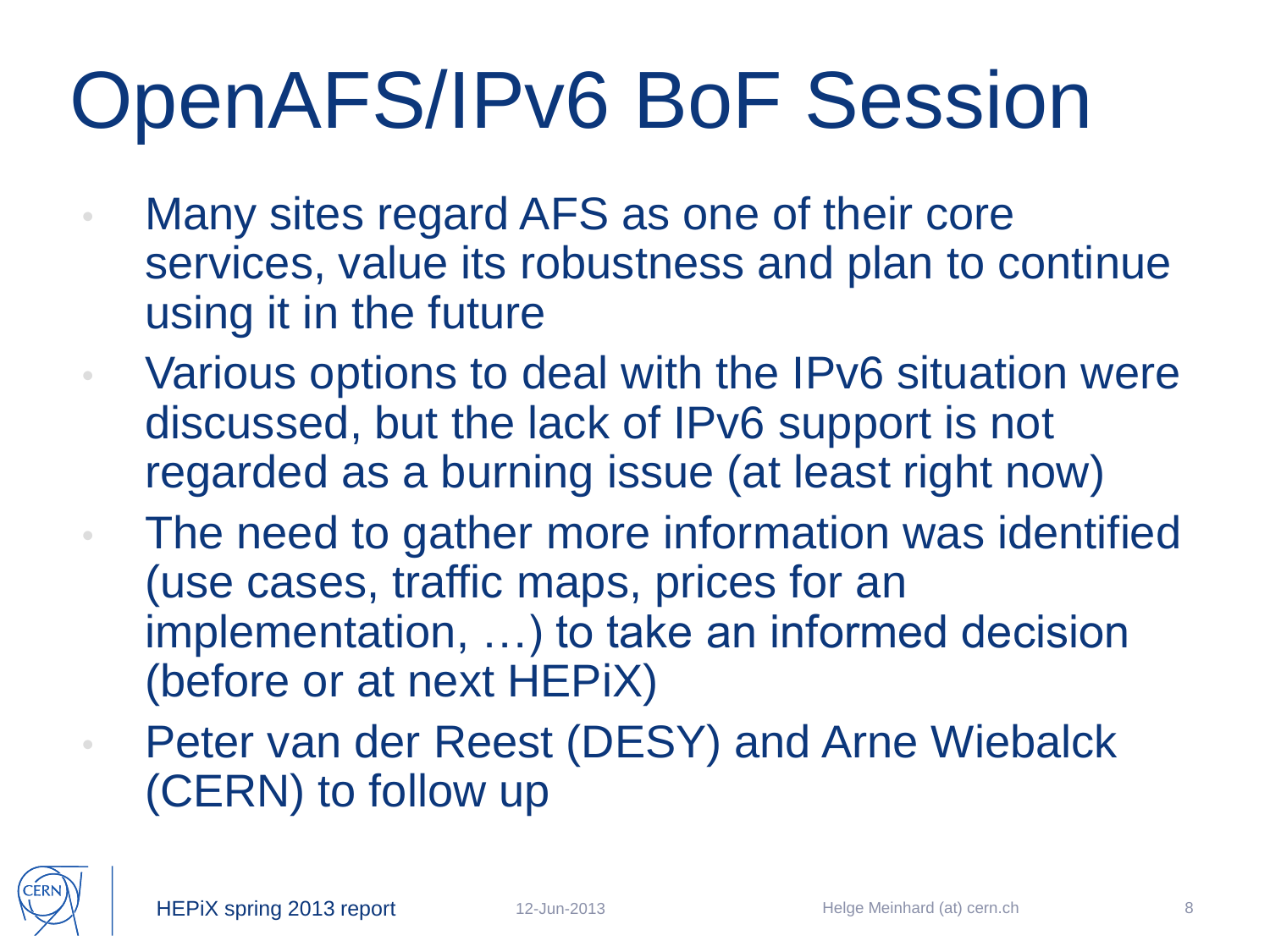## Next HEPiX meetings

- Fall 2013: U Michigan, Ann Arbor, MI, USA
	- October 28 November 1
- Spring 2014: LAPP Annecy, France
	- May  $19 23$
- Fall 2014: Following up on various ideas, no firm decision yet

Proposals are always welcome…